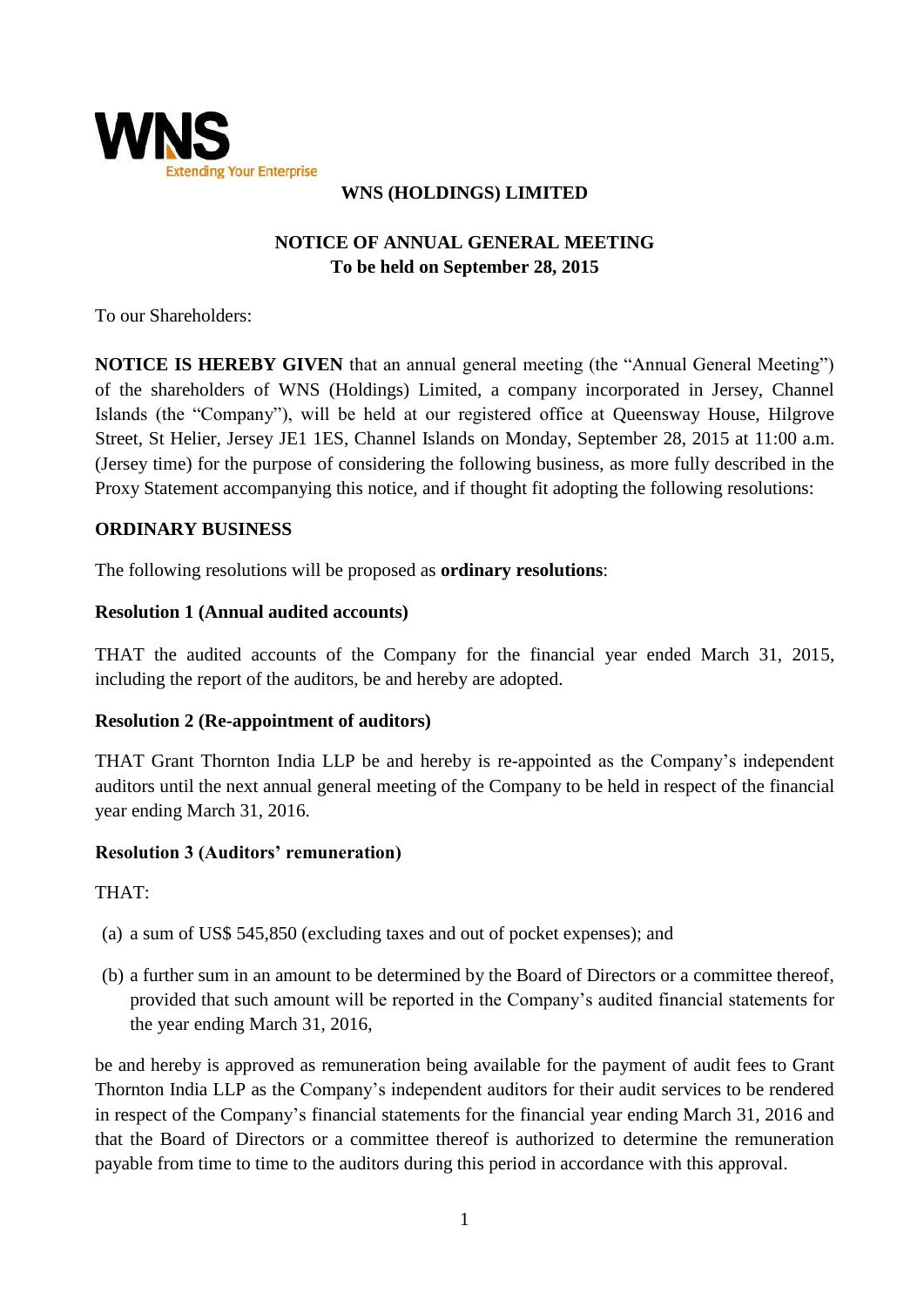#### **Resolution 4 (Re-election of Class III Director)**

THAT Mrs. Renu S. Karnad be and hereby is re-elected to hold office as a Class III Director from the date of the Annual General Meeting.

### **Resolution 5 (Re-election of Class III Director)**

THAT Ms. Françoise Gri be and hereby is re-elected to hold office as a Class III Director from the date of the Annual General Meeting.

### **Resolution 6 (Re-election of Class III Director)**

THAT Mr. John Freeland be and hereby is re-elected to hold office as a Class III Director from the date of the Annual General Meeting.

## **Resolution 7 (Approval of Directors' remuneration for the period from the Annual General Meeting until the next annual general meeting of the Company to be held in respect of the financial year ending March 31, 2016)**

THAT:

- (a) an aggregate sum of US\$ 4 million be and hereby is approved as being available for the payment of remuneration and other benefits (excluding any charges incurred in connection with exercising issued and outstanding awards and any costs related to making of awards of options and restricted share units referred to in (b) below) to the Directors of the Company, to be applied as the Directors may decide in their discretion, for the period from the Annual General Meeting until the next annual general meeting of the Company to be held in respect of the financial year ending March 31, 2016 in accordance with the Company's compensation objectives and assessment process set out in the section "Compensation Discussion and Analysis" as disclosed in the accompanying Proxy Statement; and
- (b) as a further part of the Directors' remuneration, the making of awards of options and restricted share units ("Awards") under the Third Amended and Restated 2006 Incentive Award Plan (as so amended and restated) (the "Plan") to Directors by the Board of Directors or a committee thereof in its discretion for the period from the Annual General Meeting until the next annual general meeting of the Company to be held in respect of the financial year ending March 31, 2016 be and hereby is approved, provided that the maximum aggregate number of ordinary shares in the capital of the Company that may be issued or transferred pursuant to any Awards made or to be made to the Directors pursuant to the Plan is limited to the maximum number of ordinary shares available for such purpose under the said Plan.

DATED: August 12, 2015

BY ORDER OF THE BOARD

**Computershare Company Secretarial Services (Jersey) Limited** Company Secretary

**Registered Office**:

Queensway House, Hilgrove Street, St Helier, Jersey JE1 1ES, Channel Islands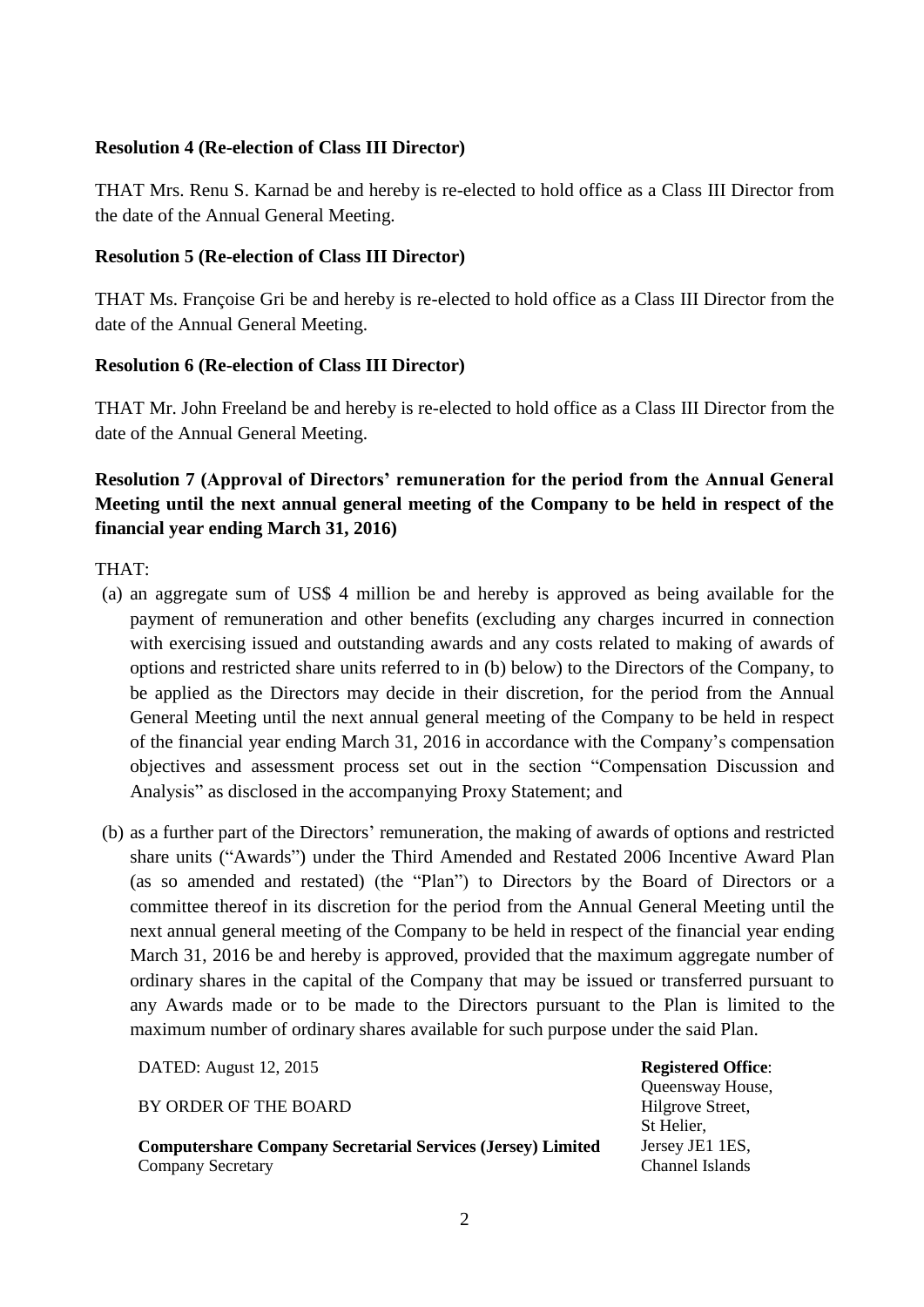#### **NOTES**:

- 1. The Board of Directors has fixed the close of business on August 11, 2015 as the record date for determining those persons whose names appear on our Register of Members as holders of our ordinary shares (collectively, our "Shareholders") who will be entitled to receive copies of this Notice of Annual General Meeting, the accompanying Form of Proxy, Proxy Statement and the notice of availability of the Company's annual report on Form 20-F for the financial year ended March 31, 2015 (the "Annual Report").
- 2. A Shareholder entitled to attend and vote at the Annual General Meeting is entitled to appoint a proxy or proxies to attend the Annual General Meeting and to vote on his behalf. A proxy need not be a Shareholder. A Form of Proxy, which should be completed in accordance with the instructions printed thereon, is enclosed with this document. The appointment of a proxy will not prevent a Shareholder from subsequently attending and voting at the Annual General Meeting in person.
- 3. To be valid, the instrument appointing a proxy or proxies, and any power of attorney or other authority (e.g. board minutes) under which it is signed (or a notarially certified copy of any such power or authority), must be deposited at our registered office at Queensway House, Hilgrove Street, St Helier, Jersey JE1 1ES, Channel Islands (Attn: Computershare Company Secretarial Services (Jersey) Limited) not less than 48 hours before the time appointed for the holding of the Annual General Meeting or any adjournment thereof or for the taking of a poll at which the proxy proposes to vote.
- 4. A proxy may be revoked by: (i) giving the Company notice in writing deposited at our registered office at Queensway House, Hilgrove Street, St Helier, Jersey JE1 1ES, Channel Islands (Attn: Computershare Company Secretarial Services (Jersey) Limited) before the commencement of the Annual General Meeting or any adjournment thereof or for the taking of a poll at which the proxy proposes to vote; (ii) depositing a new Form of Proxy with the Company Secretary before the commencement of the Annual General Meeting or any adjournment thereof or for the taking of a poll at which the proxy proposes to vote (although it should be noted that the new Form of Proxy will only be a valid proxy, as opposed to being capable of revoking an earlier Form of Proxy, if deposited not less than 48 hours before the time appointed for the Annual General Meeting or any adjournment thereof or for the taking of a poll at which the proxy proposes to vote); or (iii) attending in person and voting on a poll.
- 5. A body corporate which is a Shareholder entitled to attend and vote at the Annual General Meeting may authorize a person to act as its representative at the Annual General Meeting in respect of all or a particular number of the shares held by the Shareholder. A body corporate which is a Shareholder may appoint more than one person to act as its representative. If a body corporate which is a Shareholder appoints more than one person to